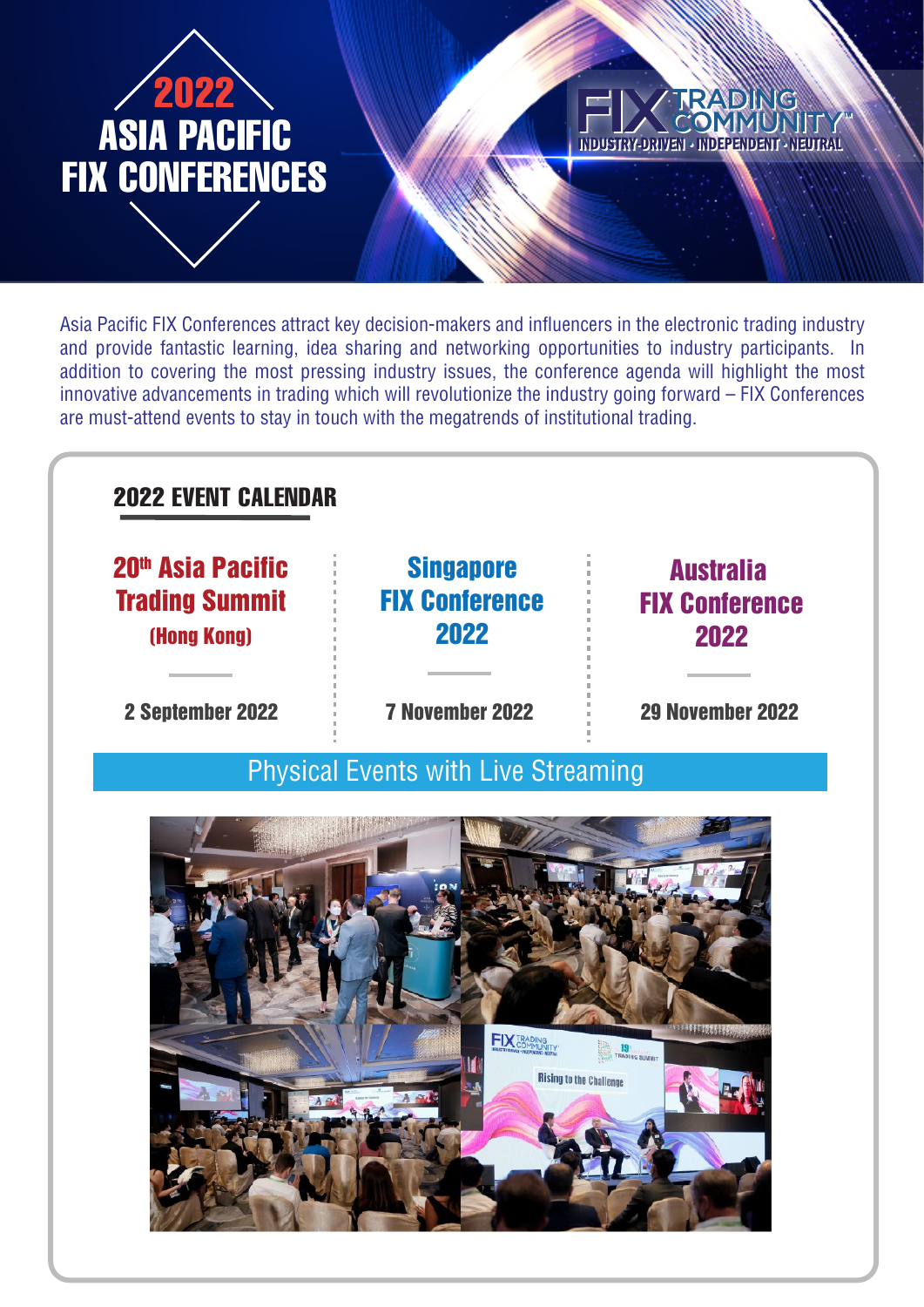![](_page_1_Picture_0.jpeg)

# Asia Pacific's Leading Electronic Trading Conferences

Since 2003, the Asia FIX Conferences have been the most important trading events held in the region. Highly specialised, the FIX Trading Community™ lives and breathes electronic trading and works closely with industry to create real insight and forms a forum for the industry to meet and share ideas and experiences on a neutral platform.

Our events are formulated 100% by industry specialists of firms active in each region and are noted for the region's highest quality speakers and topical issues. The content is designed for both traders and technologists.

Sponsorship opportunities at FIX events are renowned for providing extensive exposure for participating firms and excellent value for money. Sponsorship packages are available in limited numbers and confirming your participation early ensures your exposure will be maximised during the build up to the event.

## **TO MAKE A BOOKING**

Bookings are on a first-come-first-served basis. In order to ensure neutrality, we **DO NOT** offer any speaking slots as part of our sponsorship packages.

Members of the FIX Trading Community™ are able to enjoy discounts on sponsorship fees as well as priority in reserving the exhibition spaces. All bookings received from FIX Premier Global Members before **20 December 2021** will receive priority processing. After this date, all FIX members' bookings will be processed based on a first-sign, first-served basis. Sponsorship opportunities will then be available for all firms (including non-members) from **3 January 2022**.

To book your sponsorship, please fill in the attached sponsorship booking form and return to us via fax or email.

For sponsorship / exhibition enquiries, please contact **sammy.ho@fix-events.com**

# Why FIX Conferences?

- **Created by the industry, For the industry**
- **No Sales Pitches**
- **Great Networking Opportunities**
- **Great Speakers**

![](_page_1_Picture_16.jpeg)

- **Free for FIX Members and Buy-side**
- **Topical Issues**

# fix-events.com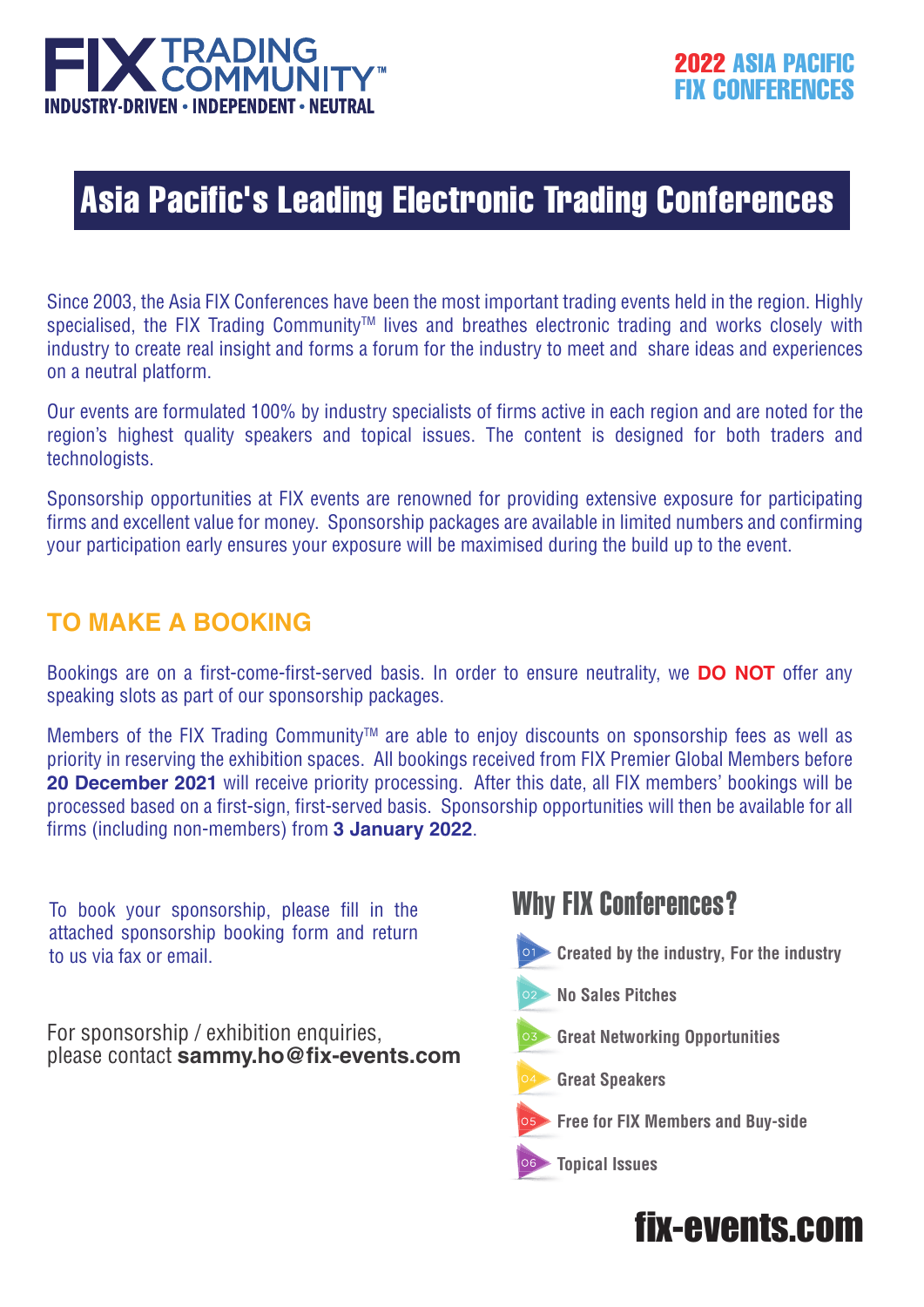![](_page_2_Picture_0.jpeg)

# **SPONSORSHIP PACKAGES**

This flagship event of FIX will be held in physical format. The session will be live streamed as well so that delegates who are unable to travel to Hong Kong will be able to join too.

Expected Physical Attendance: 250 Expected Virtual Attendance: 250

### **1) Branding Sponsorship**

- \* **Pre-event:** Acknowledgement in pre-event marketing
- \* **Onsite:** Acknowledgement in loop slideshow, on-site banners, stage backdrop/LED Screen
- \* **e-Conference Brochure:** Inclusion of logo, company profile and contact details
- \* **Web Presence:** Placement of company logo on the official event website and the streaming platform with a direct web link to your company's website
- \* **Passes:** 5 Passes (physical) + 5 Passes (virtual) for Staff/Clients

### Sponsorship Fee: USD 6,000

### **2) Exhibition Sponsorship**

- \* **Pre-event:** Acknowledgement in pre-event marketing
- \* **Onsite:** Acknowledgement in loop slideshow, on-site banners, stage backdrop/LED Screen
- \* **Onsite:** One unit of exhibition space for the showcase of products/services (2.8m (w) x 1.5m (d))
- \* **e-Conference Brochure:** Inclusion of logo, company profile and contact details
- **Web Presence:** Placement of company logo on the official event website and the streaming platform with a direct web link to your company's website
- \* **Passes:** 7 Passes (physical) + 5 Passes (virtual) for Staff/Clients

### Sponsorship Fee: USD 9,000

### **3) "Chill-out" Zone Sponsorship**

- \* **Pre-event:** Acknowledgement in pre-event marketing
- \* **Onsite:** Acknowledgement in loop slideshow, on-site banners, stage backdrop/LED Screen
- **Onsite:** A designated area as the chill-out zone. Special drinks and refreshtments will be served throughout the event. The area will be decorated with sponsor's brand
- \* **e-Conference Brochure:** Inclusion of logo, company profile and contact details
- **Web Presence:** Placement of company logo on the official event website and the streaming platform with a direct web link to your company's website
- \* **Passes:** 7 Passes (physical) + 5 Passes (virtual) for Staff/Clients

### Sponsorship Fee: USD 10,000

Note: All sponsors will receive the attendee list after the event.  *(Registration list will not be released prior to the event)*

### **4) Refreshment Sponsorship**

- \* **Pre-event:** Acknowledgement in pre-event marketing
- \* **Onsite:** Acknowledgement in loop slideshow, on-site banners, stage backdrop/LED Screen
- \* **Onsite:** Logo exposure at the foyer/exhibition area where refreshments will be served
- \* **Onsite:** Branded Coffee Cups
- \* **e-Conference Brochure:** Inclusion of logo, company profile and contact details
- \* **Web Presence:** Placement of company logo on the official event website and the streaming platform with a direct web link to your company's website
- \* **Passes:** 5 Passes (physical) + 5 Passes (virtual) for Staff/Clients

### Sponsorship Fee: USD 8,000

# ADD-ON PACKAGES

*(for sponsors only, not to be purchased individually)*

### **a) Delegate Bag Sponsorship** (1 per event)

Exclusive opportunity to distribute delegate bags during registration (Bags to be provided by the sponsor at the conference venue). You can include one item with the delegate bag (such as a corporate gift, a company flyer etc.)

### Fee: Add USD 4,500

### **b) Lanyard Sponsorship** (1 per event)

- \* Lanyard sponsor logo acknowledgement on marketing materials and placement of logo on official conference website with a direct web link to sponsor's website
- \* The Lanyard sponsor will have the sponsor's logo printed on the lanyards
- \* The Lanyards will be produced by the event manager

### Fee: Add USD 4,500

### **c) Cocktail Sponsorship**

Please contact sammy.ho@fix-events.com if you are interested to explore this option.

### **d) Lanyard Sponsorship** (1 per event)

\* Seat cover sponsor logo acknowledgement on all marketing materials (including direct mailing materials, website)

Branded seat cover will be used at the attendee area inside the conference room

### Fee: Add USD 4,500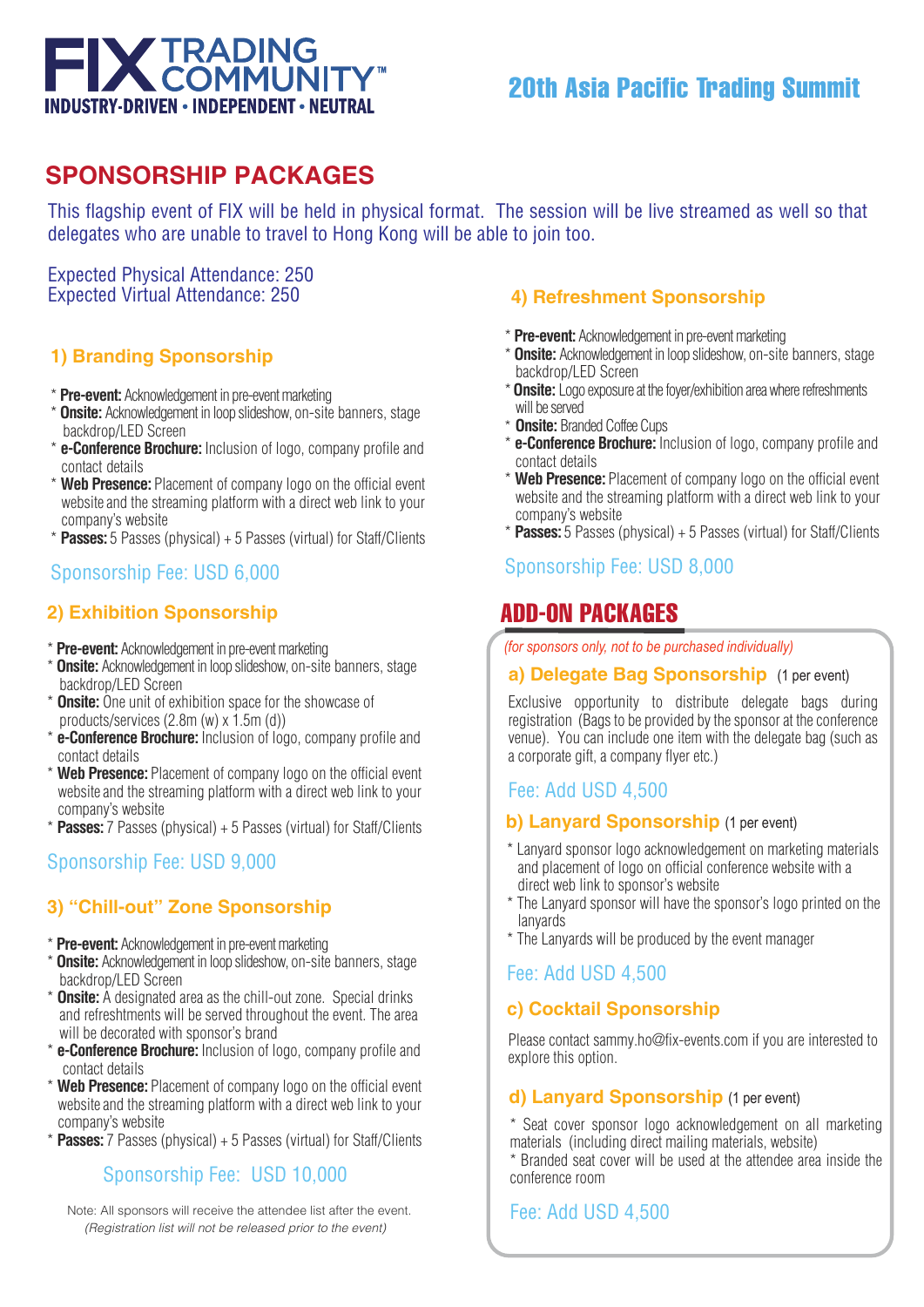![](_page_3_Picture_0.jpeg)

# **SPONSORSHIP PACKAGES**

The FIX Trading Community™ Singapore FIX Multi-Asset Trading Conference is dedicated to trading of Equities, FX, Fixed Income and Digital Assets.

Expected Physical Attendance: 180 Expected Virtual Attendance: 150

### **1) Branding Sponsorship**

- \* **Pre-event:** Acknowledgement in pre-event marketing
- \* **Onsite:** Acknowledgement in loop slideshow, on-site banners, stage backdrop/LED Screen
- \* **e-Conference Brochure:** Inclusion of logo, company profile and contact details
- \* **Web Presence:** Placement of company logo on the official event website and the streaming platform with a direct web link to your company's website
- \* **Passes:** 5 Passes (physical) + 5 Passes (virtual) for Staff/Clients

### Sponsorship Fee: USD 5,000

### **2) Exhibition Sponsorship**

- \* **Pre-event:** Acknowledgement in pre-event marketing
- \* **Onsite:** Acknowledgement in loop slideshow, on-site banners, stage backdrop/LED Screen
- \* **Onsite:** One unit of exhibition space for the showcase of products/services  $(2.8m(w) \times 1.5m(d))$
- \* **e-Conference Brochure:** Inclusion of logo, company profile and contact details
- \* **Web Presence:** Placement of company logo on the official event website and the streaming platform with a direct web link to your company's website
- \* **Passes:** 7 Passes (physical) + 5 Passes (virtual) for Staff/Clients

### Sponsorship Fee: USD 7,500

### **3) Refreshment Sponsorship**

- \* **Pre-event:** Acknowledgement in pre-event marketing
- \* **Onsite:** Acknowledgement in loop slideshow, on-site banners, stage backdrop
- \* **Onsite:** Logo exposure at the foyer/exhibition area where refreshments will be served
- \* **Onsite:** Branded Coffee Cups
- \* **e-Conference Brochure:** Inclusion of logo, company profile and contact details
- \* **Web Presence:** Placement of company logo on the official event website and the streaming platform with a direct web link to your company's website
- \* **Passes:** 5 Passes (physical) + 5 Passes (virtual) for Staff/Clients

### Sponsorship Fee: USD 7,000

# ADD-ON PACKAGES

*(for sponsors only, not to be purchased individually)*

### **a) Delegate Bag Sponsorship** (1 per event)

Exclusive opportunity to distribute delegate bags during registration (Bags to be provided by the sponsor at the conference venue). You can include one item with the delegate bag (such as a corporate gift, a company flyer etc.)

#### Fee: Add USD 5,000 **RESERVED**

### **b) Lanyard Sponsorship** (1 per event)

- \* Lanyard sponsor logo acknowledgement on marketing materials and placement of logo on official conference website with a direct web link to sponsor's website
- The Lanyard sponsor will have the sponsor's logo printed on the lanyards
- \* The Lanyards will be produced by the event manager

#### Fee: Add USD 4,500 **RESERVED**

### **c) Cocktail Sponsorship**

Please contact sammy.ho@fix-events.com if you are interested to explore this option.

### **d) Lanyard Sponsorship** (1 per event)

\* Seat cover sponsor logo acknowledgement on all marketing materials (including direct mailing materials, website)

\* Branded seat cover will be used at the attendee area inside the conference room

### Fee: Add USD 4,500

Note: All sponsors will receive the attendee list after the event.  *(Registration list will not be released prior to the event)*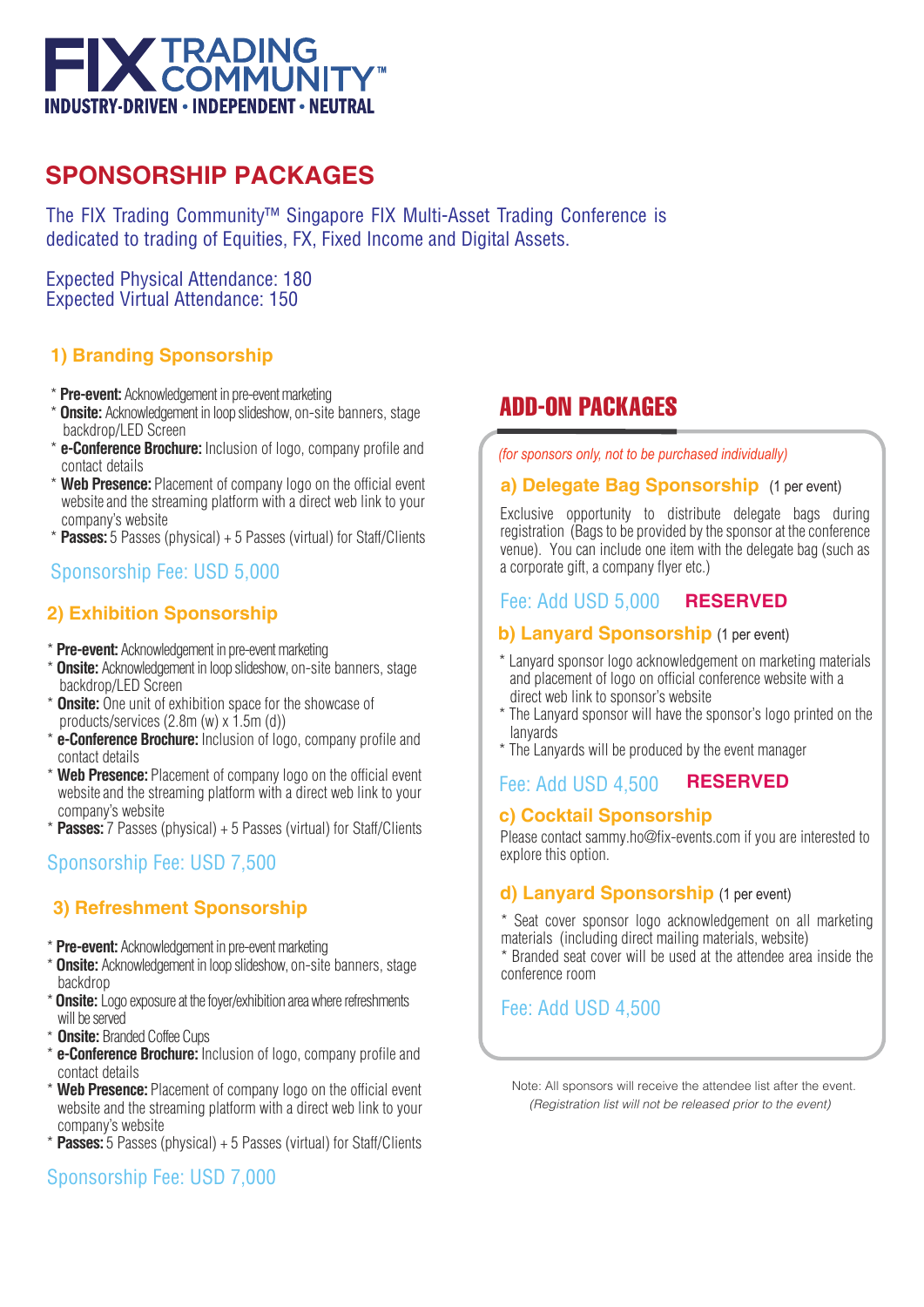![](_page_4_Picture_0.jpeg)

# **SPONSORSHIP PACKAGES**

The Australia FIX Conference is the best opportunity in the year to take the pulse of the electronic trading community and build a better understanding of the pressures and forces shaping the industry.

Expected Physical Attendance: 180

### **1) Branding Sponsorship**

- \* **Pre-event:** Acknowledgement in pre-event marketing
- \* **Onsite:** Acknowledgement in loop slideshow, on-site banners, stage backdrop/LED Screen
- **e-Conference Brochure:** Inclusion of logo, company profile and contact details
- \* **Web Presence:** Placement of company logo on the official event website and the streaming platform with a direct web link to your company's website
- \* **Passes:** 5 Passes (physical) + 5 Passes (virtual) for Staff/Clients

### Sponsorship Fee: USD 5,000

### **2) Exhibition Sponsorship**

- \* **Pre-event:** Acknowledgement in pre-event marketing
- \* **Onsite:** Acknowledgement in loop slideshow, on-site banners, stage backdrop/LED Screen
- \* **Onsite:** One unit of exhibition space for the showcase of products/services (2.8m (w) x 1.5m (d))
- **e-Conference Brochure:** Inclusion of logo, company profile and contact details
- **Web Presence:** Placement of company logo on the official event website and the streaming platform with a direct web link to your company's website
- \* **Passes:** 7 Passes (physical) + 5 Passes (virtual) for Staff/Clients

### Sponsorship Fee: USD 8,000

Note: All sponsors will receive the attendee list after the event.  *(Registration list will not be released prior to the event)*

### **3) Refreshment Sponsorship**

- \* **Pre-event:** Acknowledgement in pre-event marketing
- \* **Onsite:** Acknowledgement in loop slideshow, on-site banners, stage backdrop/LED Screen
- \* **Onsite:** Logo exposure at the foyer/exhibition area where refreshments will be served
- \* **Onsite:** Branded Coffee Cups
- \* **e-Conference Brochure:** Inclusion of logo, company profile and contact details
- \* **Web Presence:** Placement of company logo on the official event website and the streaming platform with a direct web link to your company's website
- \* **Passes:** 5 Passes (physical) + 5 Passes (virtual) for Staff/Clients

### Sponsorship Fee: USD 8,500

# ADD-ON PACKAGES

*(for sponsors only, not to be purchased individually)*

### **a) Delegate Bag Sponsorship** (1 per event)

Exclusive opportunity to distribute delegate bags during registration (Bags to be provided by the sponsor at the conference venue). You can include one item with the delegate bag (such as a corporate gift, a company flyer etc.)

### Fee: Add USD 4,500

### **b) Lanyard Sponsorship** (1 per event)

- \* Lanyard sponsor logo acknowledgement on marketing materials and placement of logo on official conference website with a direct web link to sponsor's website
- \* The Lanyard sponsor will have the sponsor's logo printed on the lanyards
- \* The Lanyards will be produced by the event manager

#### Fee: Add USD 4,500 **RESERVED**

### **c) Cocktail Sponsorship**

Please contact sammy.ho@fix-events.com if you are interested to explore this option.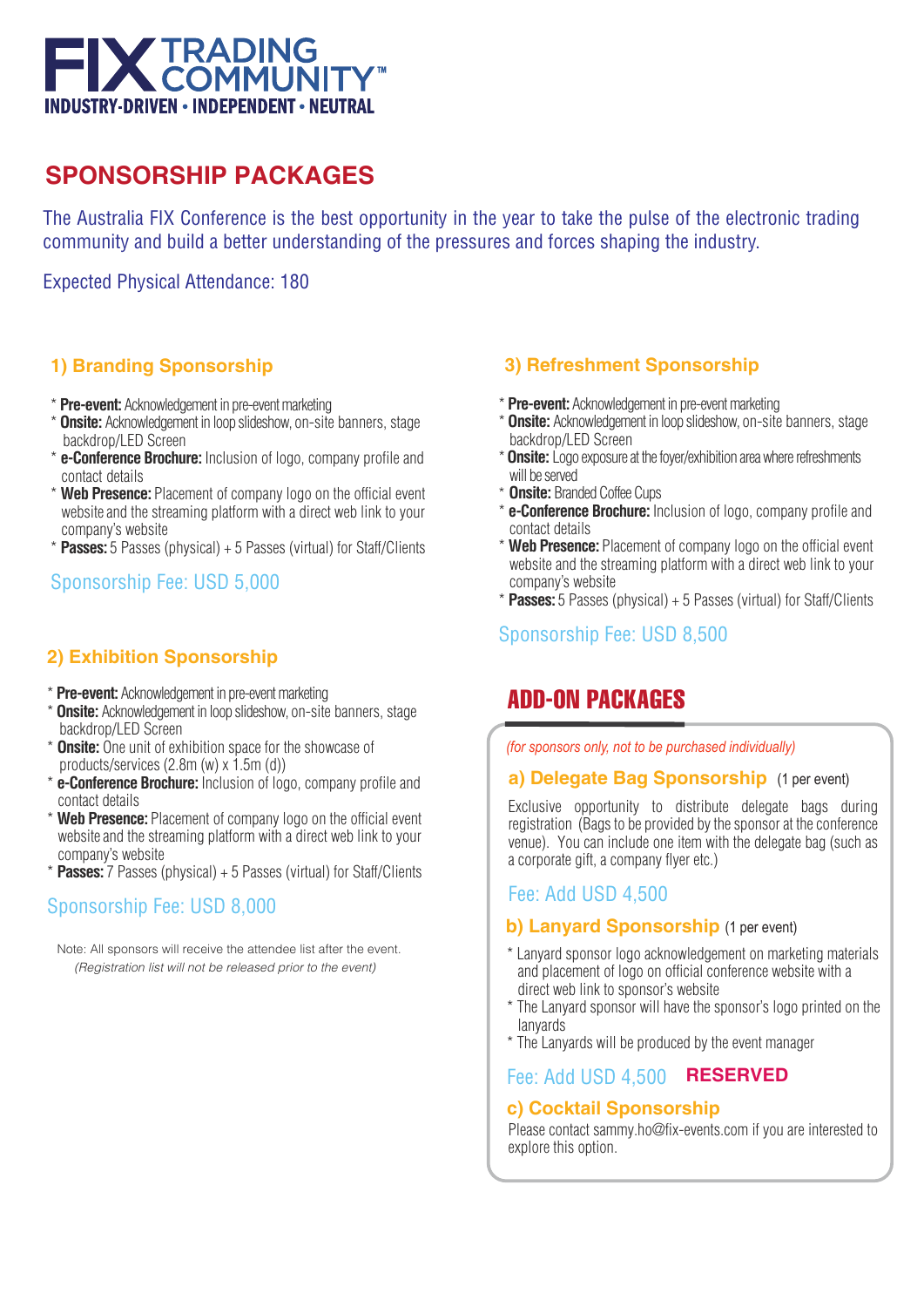![](_page_5_Picture_0.jpeg)

### 2022 ASIA PACIFIC FIX CONFERENCES

# **DISCOUNTS**

# **EARLY BIRD DISCOUNT**

For booking before **15 January 2022**, a discount of **USD 500** per event will be offered. Each sponsor can enjoy the early bird discount once.

# **DISCOUNTED BUNDLED PACKAGES**

Due to the possible uncertainty of the event format and schedule due to COVID-19, this year we do not provide discounted bundled packages. Most of the sponsorship package fees have been reduced this year.

### **NON MEMBER PRICING**

The sponsorship fees listed are for FIX members. Non-members are subject to a surcharge of 15%.

# **COVID-19 ARRANGEMENTS**

We understand that you are concerned about the uncertainties brought by COVID-19 and the travel restrictions still in place by the governments. We have the following arrangements in place to lay clear the possible scenarios and the impact on you, as our sponsor.

1. **Postponement:** In case the event has to be postponed, the sponsorship arrangement will remain unchanged as long as the postponement is within six calendar months of the original date. In case the event has to be postponed for over six months, sponsors can request for a refund or turn the sponsorship as credit for sponsoring future events.

2. **Event staying as physical but with significantly reduced physical attendance:** In the case that we have to restrict the physical attendance to less than 150 pax, we will refund 25% of the sponsorship fee paid, to Exhibition sponsors, Delegate bag sponsors and Lanyard sponsors.

3. **Turning into a fully virtual event:** All sponsorship package fees will be reduced by 40%. The virtual exhibition feature will be included in the event platform for the exhibition sponsors. Exhibition sponsors can also opt to withdraw their sponsorship completely (either for a refund or as credit for future events). Delegate bag sponsorship and Lanyard sponsorship will no longer be provided (we will provide a refund or credit for future events).